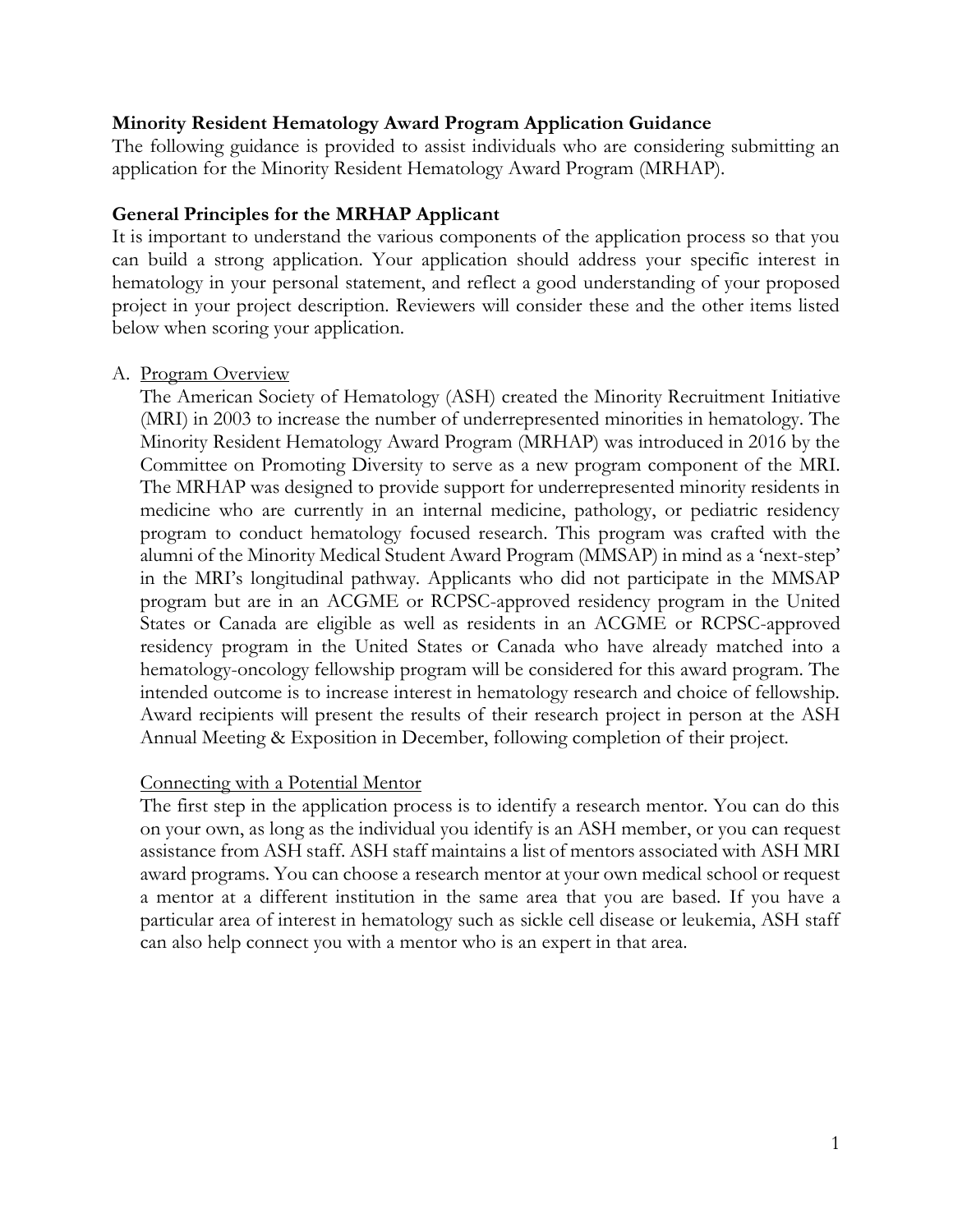## Developing your Proposal

The proposal is an important component of the application, and requires meeting your mentor in person if they are at your institution or over the phone if they are at an outside institution. Your mentor will help you identify a specific project. It is critical that you have a good understanding of your proposed project, and that the project can be completed within a 12 month time frame. The research proposal should be hypothesis-based, and MUST be written in your own words.

# B. Review Process – Criteria Reviewers use to Score Applications

1. Research (Academic Potential)

a. Does the applicant have a track record of performing well academically as evidenced by their GPA, publications, and/or presentation experience?

b. Does the applicant have a history of previous research experience, notably with a hematology related focus?

2. Leadership/Service

a. Does the applicant have evidence of leadership or service experience as evidenced by leadership roles in organizations or volunteering?

3. Research Mentor/Proposed Project

a. Is the project clearly described, including the hypothesis to be tested, the experiments to be performed if laboratory-based, the expected outcomes, and the methods of data analysis?

b. Does the applicant have a clear role on the proposed project?

c. Can the project be completed within a year with a minimum commitment of 320-480 hours (total of 8-12 forty-hour weeks over a year)?

d. Is IRB approval (approval to conduct research on human subjects) required, and, if so, has this been obtained yet? It is important to indicate the date of IRB approval.

e. Is there clear evidence the applicant will be meeting regularly with the research mentor (i.e., weekly meetings etc.)?

f. Is the proposal well-written and edited for typographical, grammatical, and spelling errors?

4. Commitment to Hematology/Career Goals

a. Does the applicant have an interest in hematology clearly articulated in their personal statement?

b. Does the applicant indicate an interest in a potential career as a

hematologist or in a hematology-related field?

5. Timeline/Research Schedule

a. How does the applicant plan to integrate their research project with their clinical rotations over the course of the year?

6. Strong Letters of Recommendation

a. Choose letter writers who know you and who can speak to your strengths as an applicant